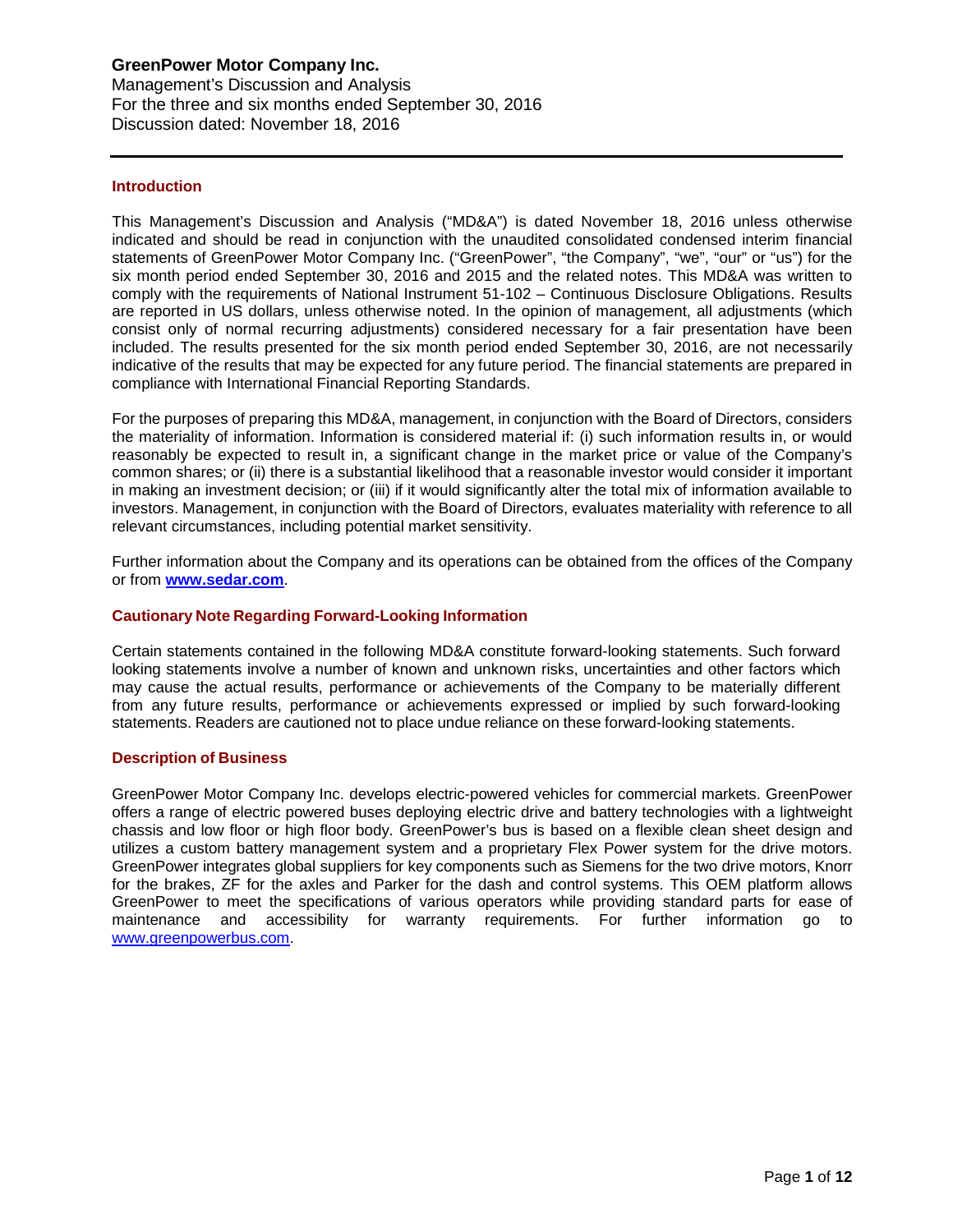GreenPower's suite of products include both heavy duty transit and school buses. The product specifications are as follows:

| <b>Transit Bus</b>  | <b>EV250</b> | <b>EV300</b> | <b>EV350</b> | <b>EV400</b> | <b>EV450</b> | <b>EV500</b> | <b>EV550</b>       |
|---------------------|--------------|--------------|--------------|--------------|--------------|--------------|--------------------|
| Length              | 30ft         | 35ft         | 40ft         | 45ft         | 60ft         | 45ft Coach   | 45ft Double Decker |
| Doors               | or 2         | or $2$       |              |              |              |              |                    |
| <b>Battery Size</b> | 210 kWh      | 260 kWh      | 320 kWh      | 320 kWh      | 400 kWh      | 400 kWh      | >478 kWh           |

| <b>School Bus*</b>  | <b>EVS 01</b>     | <b>EVS 02</b>        | <b>EVS 03</b>     | <b>EVS 04</b>     |
|---------------------|-------------------|----------------------|-------------------|-------------------|
| Doors               | + Emergency Exits | Exits<br>+ Emergency | + Emergency Exits | ⊦ Emergency Exits |
| <b>Battery Size</b> | 80 kWh            | 120 kWh              | 120 kWh           | 150 kWh           |

\*all school bus models can be fitted with wheelchair and mobility aid

# **Operations**

As at September 30, 2016, the Company had:

- One EV350 fully electric bus (the "EV350") and charging station classified as equipment on the balance sheet (U.S.\$466,312).
- Work in process inventory representing a 2016 model year EV550, one 2017 EV250 and a school bus totaling \$821,860 and;
- Finished goods inventory representing two 2016 model year EV350s, one 2016 model year EV550, and charging systems totaling \$1,826,240.

On June 2, 2016, the Company announced that ADOMANI, Inc., has received nine Letters of Intent ("LOIs") for 25 GreenPower all-electric school buses from nine different school districts in the State of California. The LOIs are primarily for the EVS 03 (Type C) all-electric school buses as well as several EVS 01M (Type A) all-electric school buses.

On June 20, 2016, the Company was awarded a \$3,000,000 tax credit from the California Governor's Office of Business (GO-Biz) and Economic Development. The tax credits will be used by GreenPower to assist in the growth and expansion of its business in California.

On September 8, 2016, the Company announced the hiring of Rudy Medina as Director of Human Resources. Rudy brings over 20 years of HR experience at both small and large organizations and was most recently employed as Plant Human Resources Manager for Karma Automotive, manufacturer of the Fisker Karma electric luxury sports sedan. Prior to his 20 years of industry experience, Mr. Medina served in the U.S. Army.

On October 27, 2016, the Company announced the appointment of Brendan Riley as President. Prior to joining the Company, Mr. Riley was the North American Vice-President of Fleet Sales for BYD Motors and was in charge of strategy, tactics, support and training for selling all-electric buses, trucks, cars, and material handling equipment. During that time, Mr. Riley secured the largest privately funded contract in North America for electric buses and the largest transit bus contracts in North America two years in a row (for 25 and 36 electric buses respectively).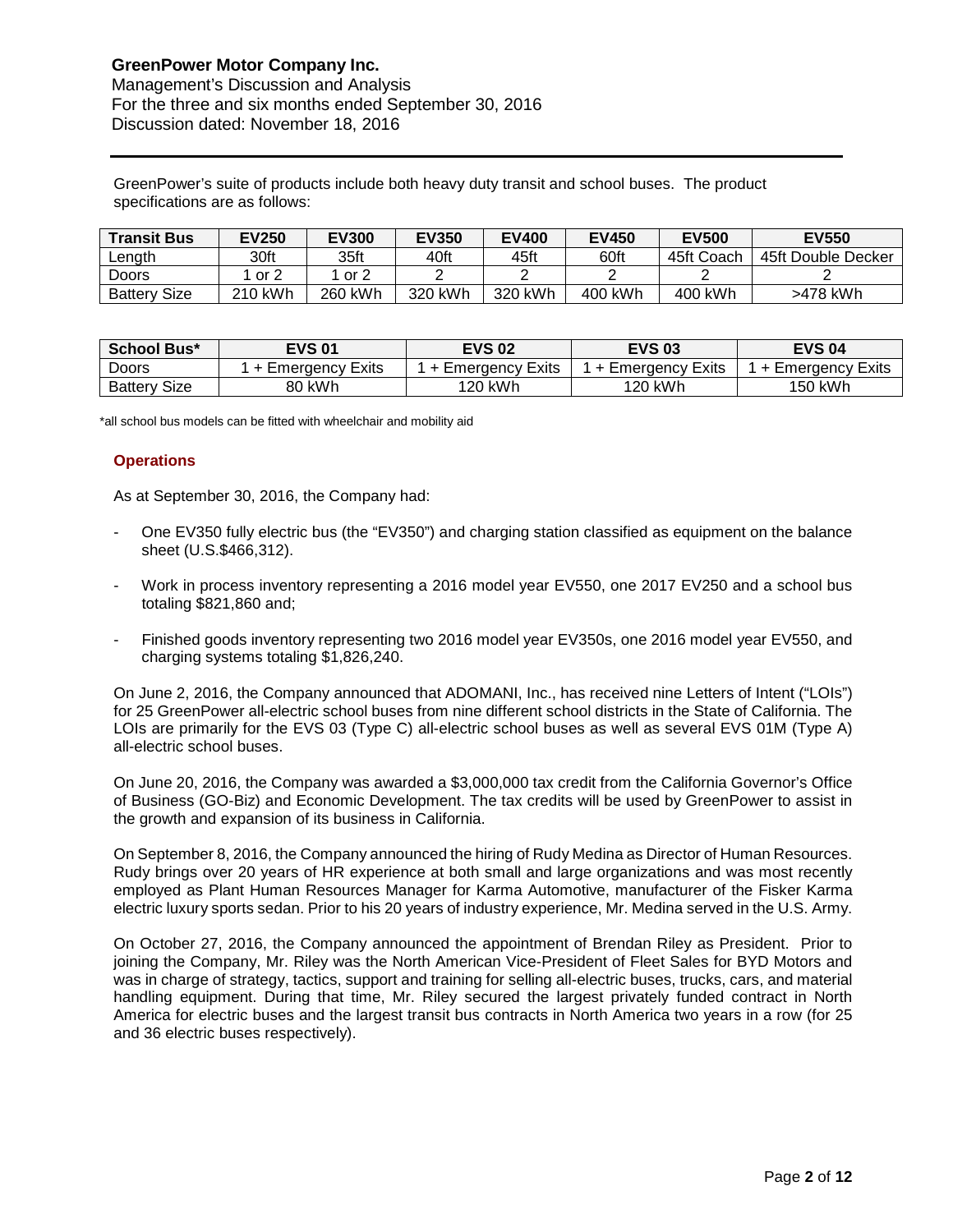# **Trends**

The Company does not know of any trends, commitments, events, or uncertainty that are expected to have a material effect on the Company's business, financial condition, or results of operations other than as disclosed herein under "Risk Factors" and the paragraph below.

## **Results of Operations**

#### Functional and presentation currency

Effective April 1, 2015, the Company changed the presentation currency to U.S. dollars and the functional currency of its subsidiary, GreenPower Motor Company, Inc., to U.S Dollars given the increasing prevalence of U.S. dollar-denominated activities of the Company over time. The change in functional currency from Canadian dollars to U.S. dollars is accounted for prospectively from April 1, 2015. The exchange rate used to translate the balance sheet to reflect the change in functional currency on adoption is \$0.77. Prior-year comparable information is restated to reflect the change in presentation currency. The exchange rates used to translate the Consolidated Condensed Interim Statements of Financial Position to reflect the change in presentation currency as at March 31, 2016 and September 30, 2016 are \$0.77 and \$0.76, respectively, while the average exchange rates used to translate the Consolidated Condensed Interim Statements of Operations and Comprehensive Loss for the three month period ended September 30, 2015 and September 30, 2016 are \$0.79 and \$0.77, respectively. There were no changes to the measurement basis of the financial statement line items as a result of the change in presentation currency.

#### For the six month period ended September 30, 2016 and 2015

The Company had a consolidated net loss of \$1,239,603 for the six months ended September 30, 2016, and consists of administrative fees of \$193,441 relating to salaries, project management, accounting, and administrative services; transportation costs of \$167,431 which related to the use of trucks, trailers, contractors as well as other operational costs needed to transport company products around North America; travel, accommodation, meals and entertainment costs of \$226,002 related to travel for project management, demonstration of company products, and trade shows; product development costs of \$156,800; sales and marketing costs of \$133,028; interest and accretion on the convertible debentures of \$45,409; professional fees of \$62,537 consisting of legal and audit fees; as well as \$143,833 of sharebased compensation expense and depreciation of \$53,674. The remaining operating costs of the period amounted to approximately \$57,448 in general corporate expenses.

The consolidated total comprehensive loss for the period was impacted by \$928 of other comprehensive loss as a result of the translation of the entities with a different functional currency than presentation currency.

The Company had a consolidated net loss of \$831,220 for the six months ended September 30, 2015. Operating costs for the period amounted to \$842,610 and consists of administrative fees of \$182,275 relating to salaries, project management, accounting, and administrative services; transportation costs of \$48,645 which related to the use of trucks, trailers, contractors as well as other operational costs needed to transport company products around North America; travel, accommodation, meals and entertainment costs of \$95,378 related to travel for project management, demonstration of company products, and trade shows; product development costs of \$69,728; sales and marketing costs of \$59,167; professional fees of \$43,254 consisting of legal and audit fees; as well as \$258,438 of share-based compensation expense and depreciation of \$45,130. The remaining operating costs of the period amounted to approximately \$40,595 in general corporate expenses.

The consolidated total comprehensive loss for the period was impacted by \$130,117 of other comprehensive loss as a result of the translation of the entities with a different functional currency than presentation currency.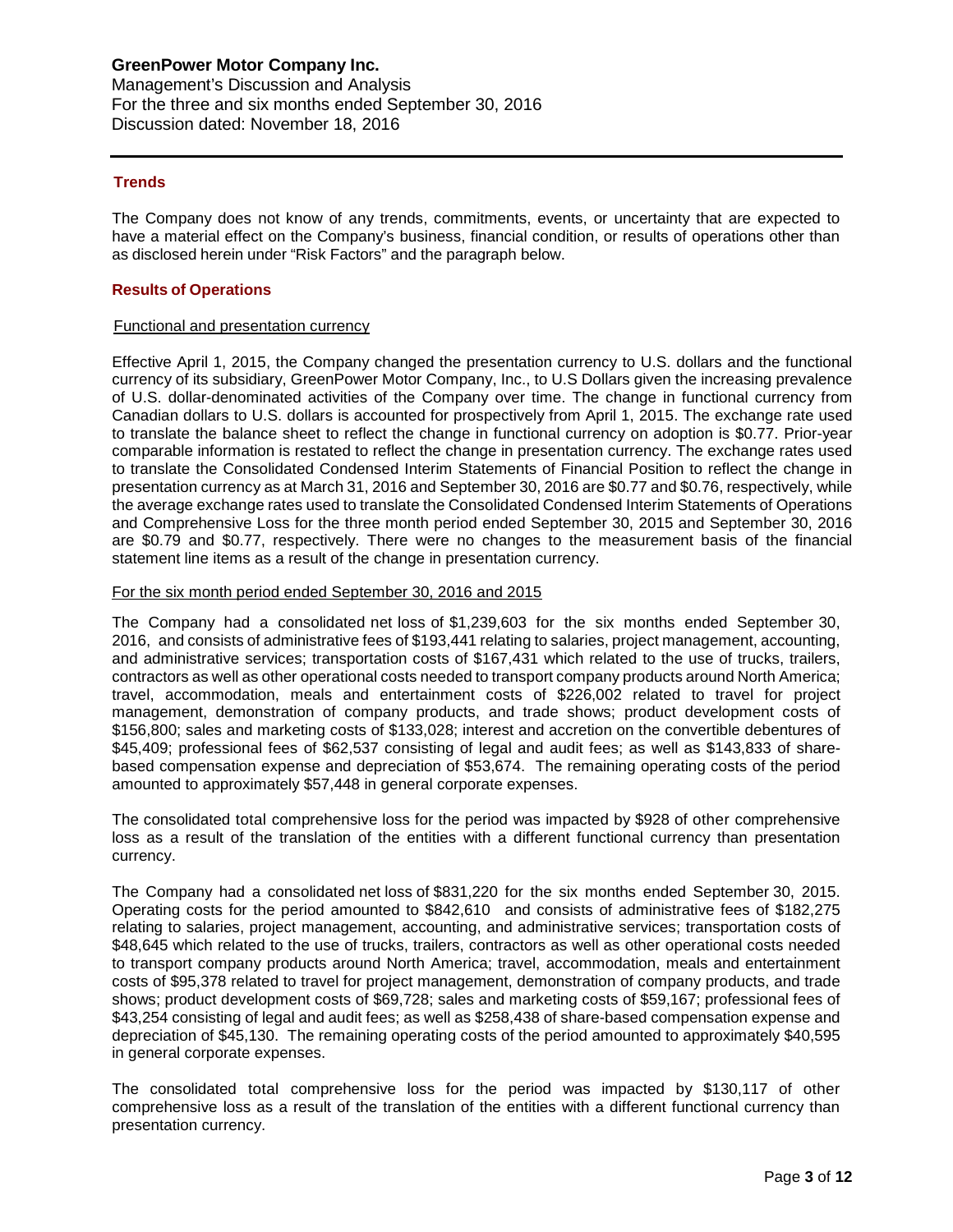For the three month period ended September 30, 2016 and 2015

The Company had a consolidated net loss of \$654,421 for the three months ended September 30, 2016, and consists of administrative fees of \$98,288 relating to salaries, project management, accounting, and administrative services; transportation costs of \$92,254 which related to the use of trucks, trailers, contractors as well as other operational costs needed to transport company products around North America; travel, accommodation, meals and entertainment costs of \$143,297 related to travel for project management, demonstration of company products, and trade shows; product development costs of \$85,825; sales and marketing costs of \$72,273; interest and accretion on the convertible debentures of \$22,698; professional fees of \$9,254 consisting of legal and audit fees; as well as \$70,323 of share-based compensation expense and depreciation of \$26,845. The remaining operating costs of the period amounted to approximately \$33,364 in general corporate expenses.

The consolidated total comprehensive loss for the period was impacted by \$63 of other comprehensive gain as a result of the translation of the entities with a different functional currency than presentation currency.

The Company had a consolidated net loss of \$343,319 for the three months ended September 30, 2015, and consists of administrative fees of \$136,017 relating to salaries, project management, accounting, and administrative services; transportation costs of \$24,327 which related to the use of trucks, trailers, contractors as well as other operational costs needed to transport company products around North America; travel, accommodation, meals and entertainment costs of \$54,866 related to travel for project management, demonstration of company products, and trade shows; product development costs of \$34,461; sales and marketing costs of \$17,208; foreign exchange gain of 21,674; professional fees of \$16,928 consisting of legal and audit fees; as well as \$36,865 of share-based compensation expense and depreciation of \$22,796. The remaining operating costs of the period amounted to approximately \$21,525 in general corporate expenses.

The consolidated total comprehensive loss for the period was impacted by \$96,670 of other comprehensive loss as a result of the translation of the entities with a different functional currency than presentation currency.

# **Selected Quarterly Information**

|                                                 | Three Months Ended |           |           |                        |  |  |  |
|-------------------------------------------------|--------------------|-----------|-----------|------------------------|--|--|--|
|                                                 | September 30,      | June 30,  |           | March 31, December 31, |  |  |  |
|                                                 | 2016               | 2016      | 2016      | 2015                   |  |  |  |
| <b>Financial results</b>                        |                    |           |           |                        |  |  |  |
| Revenues                                        | \$                 | - \$      | - \$      | - \$                   |  |  |  |
| Total net loss for the period                   | (654,421)          | (585,182) | (468,532) | (426, 014)             |  |  |  |
| Basic and diluted loss per share <sup>(1)</sup> | (0.01)             | (0.01)    | (0.01)    | (0.01)                 |  |  |  |
| Balance sheet data                              |                    |           |           |                        |  |  |  |
| Working capital                                 | 1,310,830          | 1,741,941 | 1,902,053 | 2,195,229              |  |  |  |
| Total assets                                    | 3,990,166          | 3,681,536 | 3,948,245 | 3,491,940              |  |  |  |
| Shareholders' equity                            | 1,511,587          | 1,918,512 | 2,049,162 | 2,273,275              |  |  |  |

The quarterly results have been restated to reflect accounting policies consistent with IFRS. A summary of selected information for each of the quarters presented below is as follows:

(1) Based upon the weighted average number of shared issued and outstanding for the period.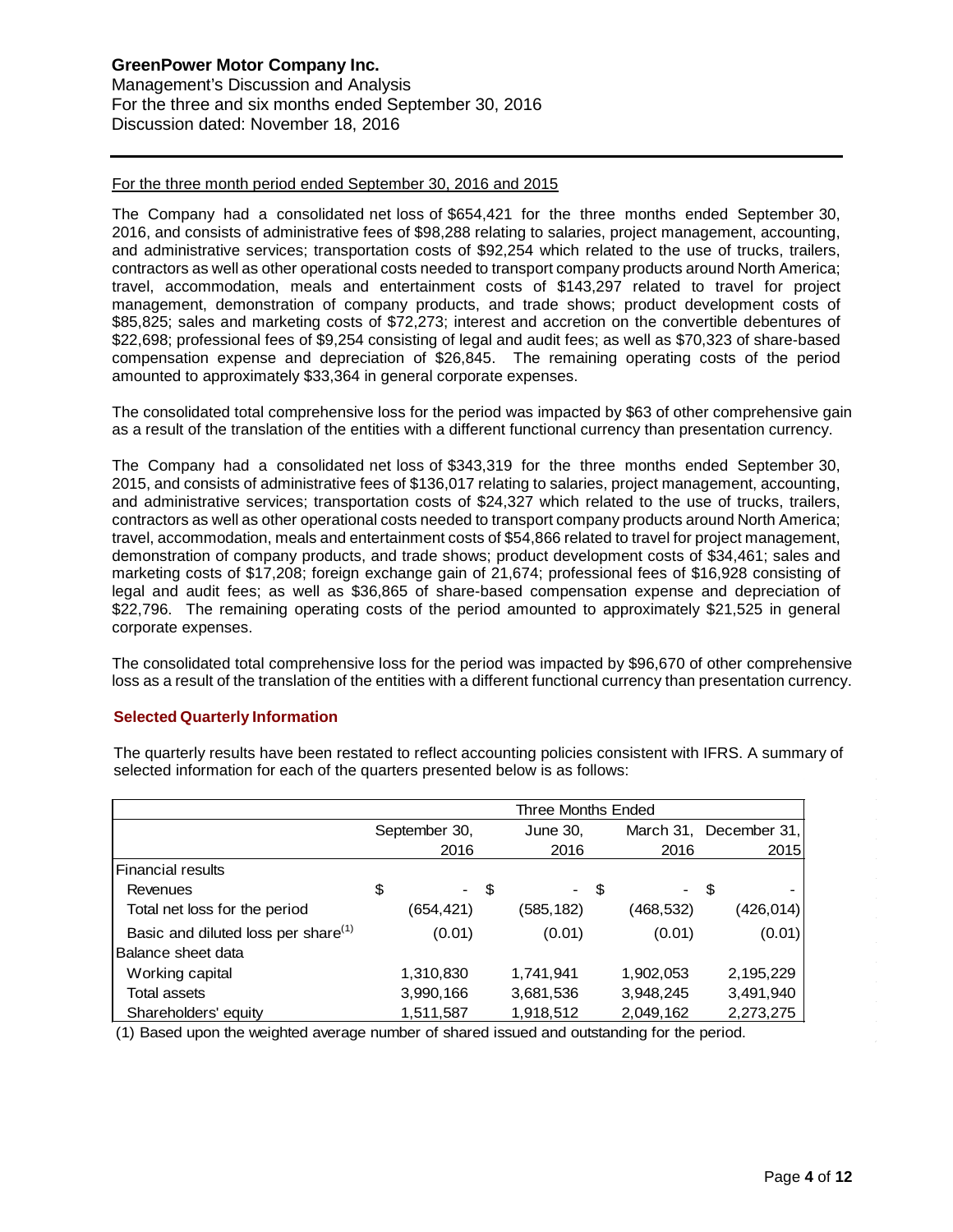Management's Discussion and Analysis For the three and six months ended September 30, 2016 Discussion dated: November 18, 2016

|                                                 | Three Months Ended |           |  |           |    |                          |                        |           |
|-------------------------------------------------|--------------------|-----------|--|-----------|----|--------------------------|------------------------|-----------|
|                                                 | September 30,      |           |  | June 30,  |    |                          | March 31, December 31, |           |
|                                                 |                    | 2015      |  | 2015      |    | 2015                     |                        | 2014      |
| <b>Financial results</b>                        |                    |           |  |           |    |                          |                        |           |
| Revenues                                        | \$                 | - \$      |  | 11,390    | \$ | $\overline{\phantom{0}}$ | - \$                   |           |
| Total net loss for the period                   |                    | (343,319) |  | (487,901) |    | (1,747,376)              |                        | (992,894) |
| Basic and diluted loss per share <sup>(1)</sup> |                    | (0.00)    |  | (0.01)    |    | (0.02)                   |                        | (0.02)    |
| Balance sheet data                              |                    |           |  |           |    |                          |                        |           |
| Working capital                                 |                    | 490,365   |  | 863,010   |    | 1,072,663                |                        | 1,961,095 |
| Total assets                                    |                    | 1,688,599 |  | 2,120,977 |    | 2,459,981                |                        | 3,526,539 |
| Shareholders' equity (deficiency)               |                    | 1,037,512 |  | 1,440,637 |    | 1,740,411                |                        | 2,596,737 |

(1) Based upon the weighted average number of shared issued and outstanding for the period.

# **Liquidity**

At September 30, 2016, the Company had working capital of \$1,310,830 and a cash balance of \$69,234. The Company manages its capital structure and makes adjustments to it, based on available funds to the Company. The Company will continue to rely on additional financings and the sale of its inventory to further its operations and meet its capital requirements to manufacture EV vehicles, complete the Altoona test, initiate construction of the manufacturing facility, and further develop its sales and marketing, engineering, and technical resources.

# **Capital Resources**

# Period ended September 30, 2016

Authorized: Unlimited number of common shares without par value Authorized: Unlimited number of preferred shares without par value

On April 20, 2016, the Company granted 175,000 options to a consultant (IR provider) with an exercise price of CDN\$0.19 per share which vest 25% at the end of every 3 months for a period of twelve months and with a term of 3 years.

On May 6, 2016, the Company granted 530,000 options to Directors and an employee with an exercise price of CDN\$0.35 per share which vest 25% at the end of 4 months, 6 months, 9 months and 1 year and with a term of 5 years.

On May 25, 2016, the Company completed a non-brokered private placement of 1,000,000 common shares (the "Shares") at a subscription price of CDN\$0.30 per Share for gross proceeds of CDN\$300,000 (USD\$232,440) and incurred \$22,004 in share issuance costs including \$11,613 in finder's fees as a result of the non-brokered private placement.

On June 2, 2016, CDN\$20,000 (USD\$ – 12,003) worth of Debentures were converted into 50,000 common shares with a conversion price of CDN\$0.40.

On August 22, 2016, the Company granted 100,000 options to an employee with an exercise price of CDN\$0.82 per share which vest 25% after 4 months and then 25% after years 1, 2 & 3, and with a term of 5 years.

During the six month period ended September 30, 2016, 243,750 Stock Options were exercised at a weighted average price of CDN\$0.23 per share for proceeds of CDN\$56,063 (USD\$ - 43,718).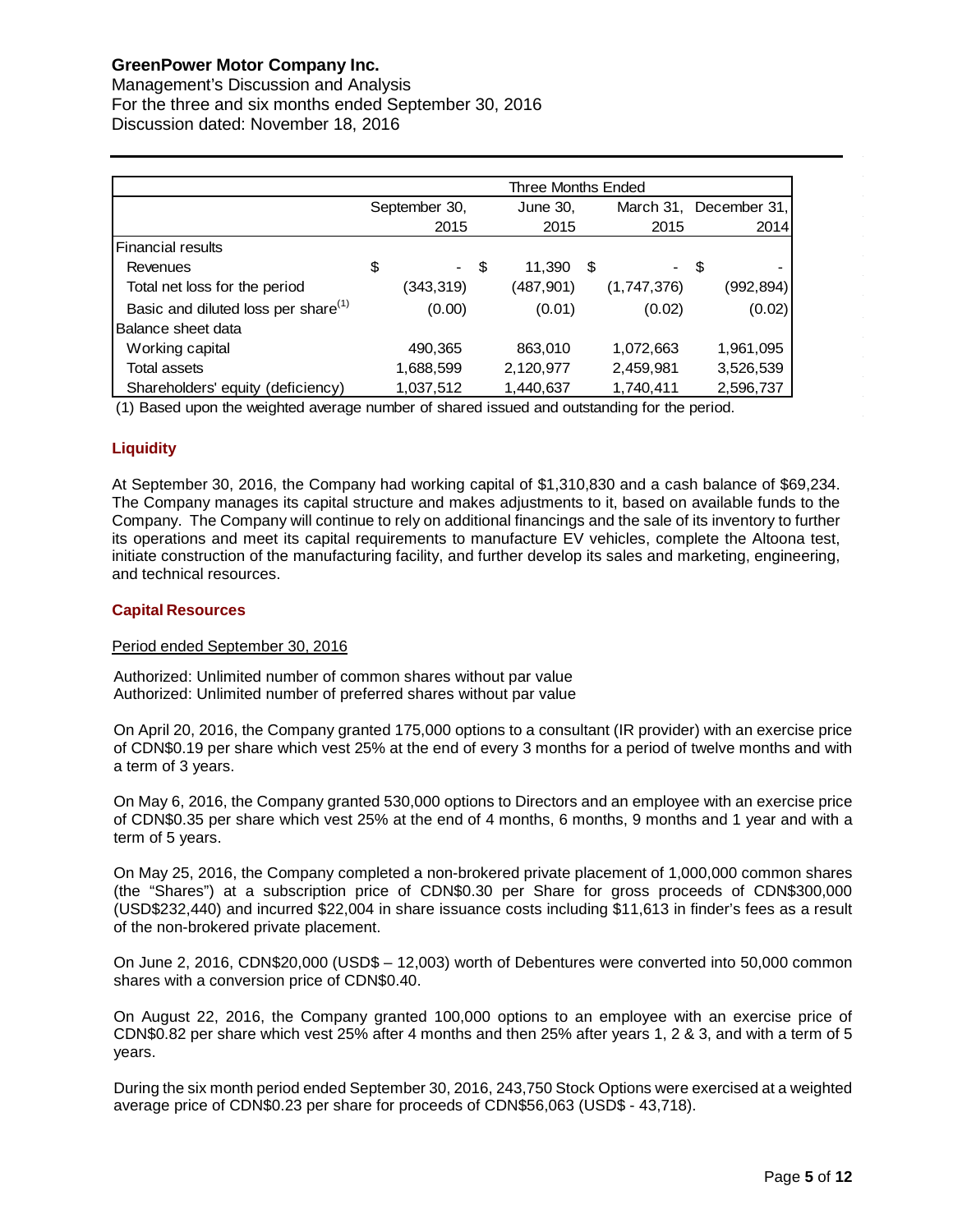During the six month period ended September 30, 2016, 284,520 Broker Options were exercised at a price of CDN\$0.25 per share for proceeds of CDN\$71,130 (USD\$ - 55,078).

During the six month period ended September 30, 2016, 480,000 warrants were exercised at a weighted average price of CDN\$0.43 per share for proceeds of CDN\$206,400 (USD\$160,888) and 190,000 warrants expired.

During the six month period ended September 30, 2016, 200,000 Stock Options expired.

On October 17, 2016, the Company completed a non-brokered private placement (the "October Placement") for a total of 684,541 units at a price of CDN\$0.75 per unit for gross proceeds of CDN\$513,406 (U.S.\$392,756). Each unit consisted of one common share and one-half of one non-transferable share purchase warrant. Each warrant entitles the holder to purchase one common share with an exercise price of CDN\$1.10 per share until and on October 16, 2017, CDN\$1.50 per share until and on October 17, 2018. The Company issued 342,270 common share purchase warrants and incurred \$7,121 in finder's fees as a result of the October Placement.

On October 27, 2016, the Company granted 500,000 options to an employee with an exercise price of CDN\$0.62 per share which vest 25% after 4 months and then 25% after years 1, 2 & 3, and with a term of five years.

On November 10, 2016, 500,000 stock options were exercised at a price of CDN\$0.25 per share for proceeds of CDN\$125,000.

Subsequent to the period ended September 30, 2016, 337,706 warrants, related to the December 2015 issuance of share units and Debentures, were exercised at a price of CDN\$0.50 per share for proceeds of CDN\$168,853.

# **Investing Activities**

#### For the period ended September 30, 2016

During the six month period ended September 30, 2016, the Company announced the acquisition of 9.3 acres of land in Porterville, California at a purchase price of \$660,000 for the construction of a 150,000 square foot manufacturing facility and offices on this property to facilitate the production of all-electric buses. The purchase price was comprised of a \$66,000 deposit made in June 2016 and the remaining balance through the issuance of a \$594,000 promissory note (the "Note") to the City of Porterville. The Note bears interest at 2.0% per annum and is payable in monthly installments of \$5,463, beginning October 1, 2016. The monthly installments will occur for five years, at which point a balloon payment of \$311,764 is due and payable.

In addition to the land acquisition price, the Company also capitalized \$19,254 in legal and closing fees.

#### **Off-Balance Sheet Arrangements**

As of the date of this filing, the Company does not have any off-balance sheet arrangements that have, or are reasonably likely to have, a current or future effect on the results of operations or financial condition of the Company including, without limitation, such considerations as liquidity and capital resources that have not previously been discussed.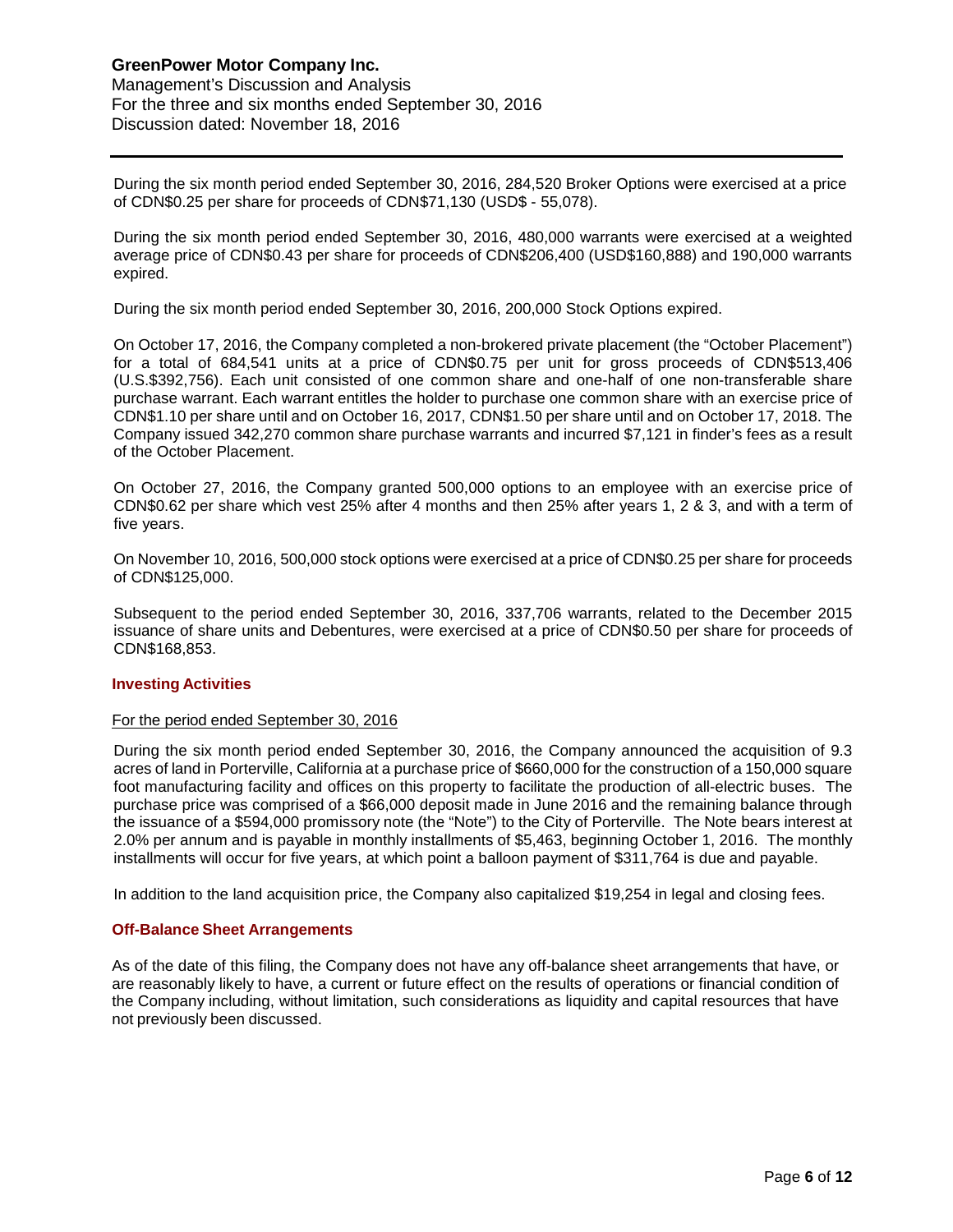Management's Discussion and Analysis For the three and six months ended September 30, 2016 Discussion dated: November 18, 2016

# **Related Party Transactions**

Related parties include the Board of Directors, officers of the Company and its subsidiaries, close family members and enterprises which are controlled by these individuals as well as certain persons performing similar functions.

During the three and six month period ended September 30, 2016, the Company engaged the services of several shareholders and related parties of the Company, including Koko Financial Services Ltd., MSA Holdings Inc., and S&P 500 Financial and Corporate Services Inc., to provide accounting, management consulting and director services. Details of these agreements are as follows:

- Pursuant to a consulting agreement dated August 6, 2014 as amended from time to time, among the Company, Fraser Atkinson and Koko Financial Services Ltd., a company beneficially owned by Fraser Atkinson, the Company retained Fraser Atkinson to provide consulting services to the Company. GreenPower Motor Company Inc., paid Koko Financial Services Ltd., CDN\$37,500 and CDN\$75,000 for the three and six month period ended September 30, 2016.
- Pursuant to a consulting agreement dated August 6, 2014 as amended from time to time, among the Company, Mark Achtemichuk and MSA Holdings Inc., a company beneficially owned by Mark Achtemichuk, the Company retained Mark Achtemichuk to provide consulting services to the Company. GreenPower Motor Company Inc., paid MSA Holdings Inc., CDN\$7,500 and CDN\$15,000 for the three and six month period ended September 30, 2016.
- Effective January 1, 2016, GreenPower Motor Company, Inc. (the U.S subsidiary of the Company), agreed to pay U.S. \$10,000 per month to S & P 500 Financial and Corporate Services Inc. ("S&P 500"), a U.S. company where Mr. Oldridge served as a director. As a result, GreenPower Motor Company, Inc., paid S&P 500 U.S \$30,000 and U.S \$60,000 for the three and six month period ended September 30, 2016.

During the three and six month period ended September 30, 2015, the Company engaged the services of several shareholders and related parties of the Company, including Koko Financial Services Ltd., MSA Holdings Inc., and Phillip Oldridge, to provide accounting, management consulting and director services. Details of these agreements are as follows:

- Pursuant to a consulting agreement dated August 6, 2014, among the Company, Fraser Atkinson and Koko Financial Services Ltd., a company beneficially owned by Fraser Atkinson, the Company retained Fraser Atkinson to provide consulting services to the Company. GreenPower Motor Company Inc., paid Koko Financial Services Ltd., CDN\$15,000 and CDN\$30,000 for the three and six month period ended September 30, 2015.
- Pursuant to a consulting agreement dated August 6, 2014, among the Company, Mark Achtemichuk and MSA Holdings Inc., a company beneficially owned by Mark Achtemichuk, the Company retained Mark Achtemichuk to provide consulting services to the Company. GreenPower Motor Company Inc., paid MSA Holdings Inc., CDN\$3,750 and CDN\$7,500 for the three and six month period ended September 30, 2015.
- The Company, and its wholly-owned subsidiaries, entered into a consulting agreement with Phillip Oldridge, on February 1, 2013, pursuant to which Mr. Oldridge provided consulting services. Pursuant to the foregoing arrangement, the U.S. subsidiary of the Company ("GreenPower Motor Company, Inc.") paid the sum of U.S \$21,000 and U.S \$42,000 for the three and six month period ended September 30, 2015.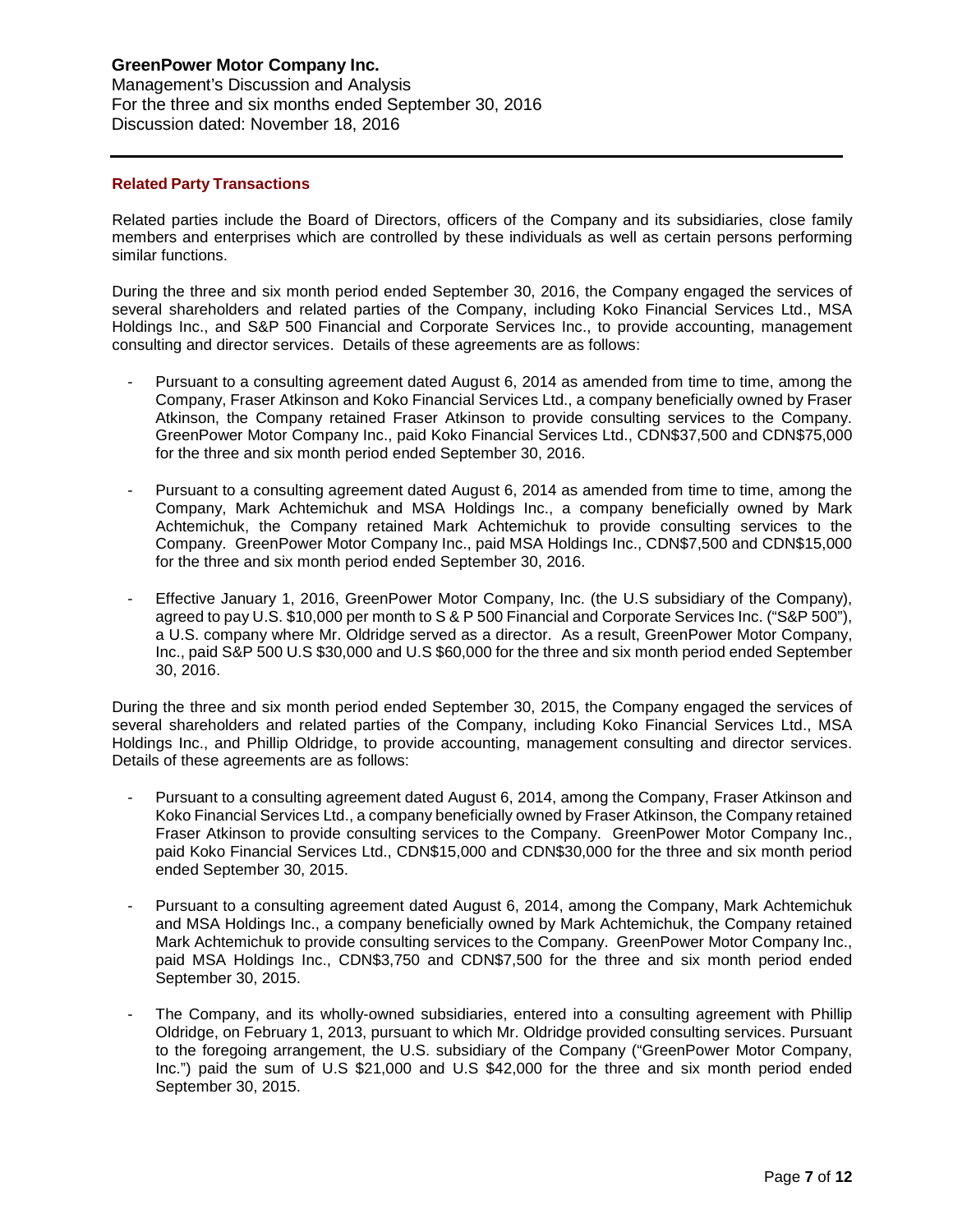Management's Discussion and Analysis For the three and six months ended September 30, 2016 Discussion dated: November 18, 2016

The amounts are classified as either Administrative fees, Product development costs or Sales and marketing in the Consolidated Condensed Interim Statements of Operations and Comprehensive Loss for each of the periods.

The Company also incurred share-based compensation in the amount of \$90,469 during the six month period ended September 30, 2016 (September 30, 2015 – \$174,922) for stock options granted in current and prior periods to Directors of the Company.

Of the 480,000 warrants that were exercised during the six month period ended September 30, 2016, 275,000 related to Directors of the Company.

During the six month period ended September 30, 2016 and September 30, 2015, the Company also incurred equipment rental expenses of \$104,802 (September 30, 2015 - \$26,949) with Maple Leaf Equipment Aircraft and Recovery Inc., a company that the Chairman of GreenPower is the sole officer and director. These costs are expensed on the Consolidated Condensed Interim Statements of Operations and Comprehensive Loss for each of the periods.

Accounts payable and accrued liabilities at September 30, 2016, included \$134,702 (March 31, 2016 - \$101,819) owed to officers, directors, companies controlled by directors and officers and shareholders, which is non-interest bearing, unsecured and has no fixed terms of repayment.

Loans payable to related parties of \$350,534 at September 30, 2016 (March 31, 2016 - \$425,354) includes loans payable to directors and officers, companies controlled by directors and officers, and shareholders of the Company, all of which are non-interest bearing, unsecured and have no fixed terms of repayment.

For the outstanding balance of unconverted debentures at September 30, 2016 of CDN\$757,000, CDN\$230,000 include amounts owed to Koko Financial Services Ltd., a company controlled by the Chairman of GreenPower.

During the six month period ended September 30, 2016, there were \$74,820 of shareholder loan repayments.

These transactions were measured at the exchange amount, which is the amount agreed upon by the transacting parties.

# **Critical Accounting Estimates**

The preparation of the financial statements in conformity with IFRS requires management to make estimates and assumptions that affect the reported amounts of assets and liabilities at the date of the financial statements and reported amounts of expenses during the reporting period. Actual outcomes could differ from these estimates.

The financial statements include estimates which, by their nature, are uncertain. The impacts of such estimates are pervasive throughout the financial statements, and may require accounting adjustments based on future occurrences. Revisions to accounting estimates are recognized in the period in which the estimate is revised and the revision affects both current and future periods. Significant assumptions about the future that management has made that could result in a material adjustment to the carrying amounts of assets and liabilities, in the event that actual results differ from assumptions made, relate to, but are not limited to, the following:

- the calculation of the fair value of stock options and warrants issued by the Company
- the impairment of exploration and evaluation costs
- the determination of the useful life of equipment
- the \$nil provision for income taxes which is included in the Consolidated Statements of Operations and recognition of deferred income tax assets and liabilities included in the Consolidated Statement of Financial Position at March 31, 2016.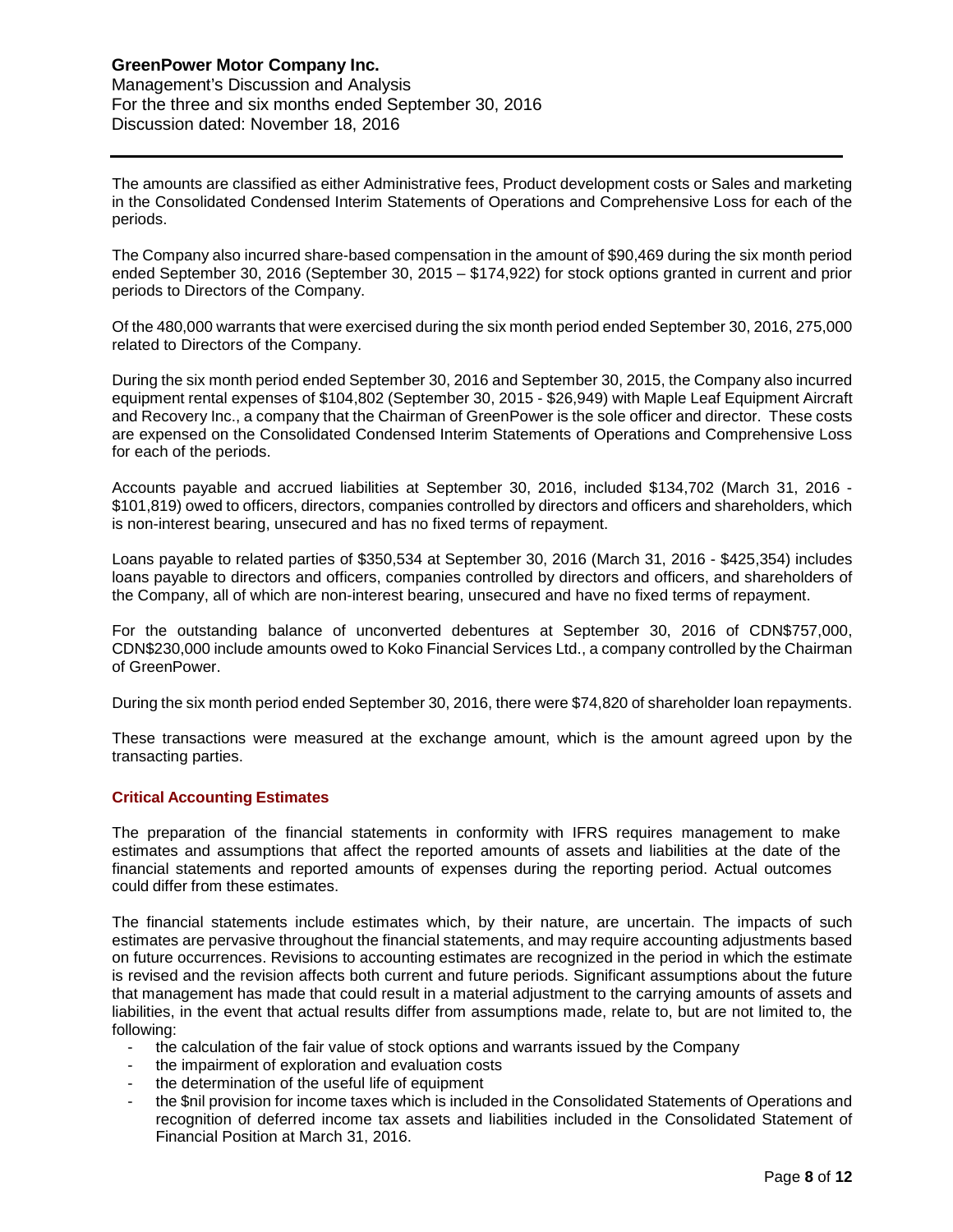- the allocation between debt and equity for the convertible debentures
- the Company's ability to continue as a going concern

#### **Financial Instruments**

The Company's financial instruments, consisting of cash of \$69,234 and accounts payable and accrued liabilities approximate fair values due to the relatively short term maturities of the instruments. It is management's opinion that the Company is not exposed to significant interest, currency or credit risks arising from these financial instruments.

As at September 30, 2016, the Company had working capital of \$1,310,830. The Company's continuing operations are dependent upon its ability to raise capital and generate cash flows from operations.

The Company has exposure to the following financial instrument related risks.

#### Credit risk

The Company's exposure to credit risk is on its cash and accounts receivable. Cash consists of cash bank balances held in a major Canadian financial institution with a high credit quality and therefore the Company is exposed to minimal risk.

#### Liquidity risk

The Company ensures that there is sufficient capital in order to meet short-term business requirements, after taking into account the Company's holdings of cash. The Company's cash is invested in a bank and is available on demand. The Company will continue to rely on additional financings to further its operations and meet its capital requirements.

#### Market risks

Market risk is the risk of loss that may arise from changes in market factors such as interest rates and foreign exchange. The Company believes interest rate risk is not material.

The Company is exposed to foreign exchange risk as it conducts business in both the United States and Canada. Management monitors its foreign currency balances, the Company does not engage in any hedging activities to reduce its foreign currency risk.

At September 30, 2016 the Company was exposed to currency risk through the following monetary assets and liabilities in CDN Dollars.  $\sim$ 

|                                          | <b>CDNS</b>  |
|------------------------------------------|--------------|
| Cash                                     | \$12,480     |
| Accounts payable and accrued liabilities | \$(63,709)   |
| Loans payable to related parties         | \$(249, 129) |
| Convertible debentures                   | \$(662, 116) |

Based on the net exposure and assuming all other variables remain constant, a 10% change in the appreciation or depreciation of the CDN dollar relative to the US dollar would change the total loss and comprehensive loss by \$96,247. The Company currently does not plan to enter into any foreign exchange contracts to mitigate this risk.

#### **Capital Management**

The capital structure of the Company consists of cash and equity attributable to the common shareholders, consisting of share capital and deficit.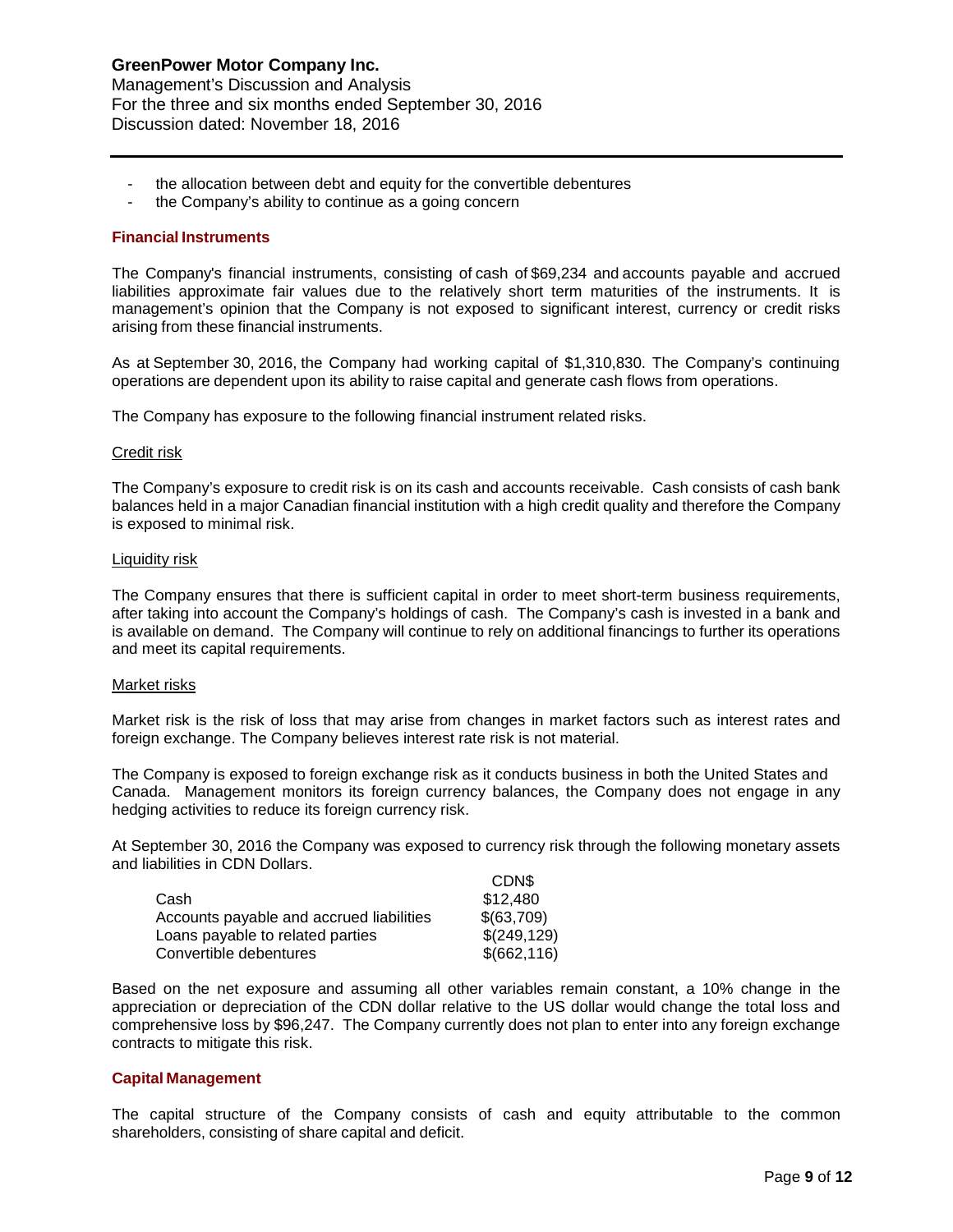Management's Discussion and Analysis For the three and six months ended September 30, 2016 Discussion dated: November 18, 2016

There has been no change with respect to the overall capital risk management strategy during the period ended September 30, 2016. The Company is not subject to any externally imposed capital requirement.

# **Outlook**

For the immediate future, the Company intends to:

- facilitate demonstrations of its EV350 all-electric buses across the US
- facilitate demonstrations of its EV550 all-electric double decker bus across Canada
- manufacture the second EV550 all-electric double decker bus, EV250 all-electric bus and the EVS 01M and EVS 03 all-electric school buses
- conduct the Altoona test
- initiate the construction of the manufacturing facility in Porterville, California
- further develop its sales and marketing, engineering and technical resources.

# **Capitalization and Outstanding Security Data**

The total number of common shares issued and outstanding is 87,256,841 as of the date hereof. There are no preferred shares issued and outstanding.

An incentive stock option plan was established for the benefit of directors, officers, employees and consultants of the Company. As of the date hereof, there are 8,545,967 options granted and outstanding.

The total number of common share warrants outstanding as of the date hereof is 4,487,060.

# **Disclosure of Internal Controls**

Management has established processes to provide them sufficient knowledge to support representations that they have exercised reasonable diligence that (i) the financial statements do not contain any untrue statement of material fact or omit to state a material fact required to be stated or that is necessary to

make a statement not misleading in light of the circumstances under which it is made, as of the date of and for the periods presented by the financial statements, and (ii) the financial statements fairly present in all material respects the financial condition, results of operations and cash flow of the Company, as of the date of and for the periods presented.

In contrast to the certificate required for non-venture issuers under National Instrument 52-109, Certification of Disclosure in Issuers' Annual and Interim Filings ("NI 52-109"), the Venture Issuer Basic Certificate does not include representations relating to the establishment and maintenance of disclosure controls and procedures ("DC&P") and internal control over financial reporting ("ICFR"), as defined in NI 52-109. In particular, the certifying officers filing this certificate are not making any representations relating to the establishment and maintenance of:

(i) controls and other procedures designed to provide reasonable assurance that information required to be disclosed by the issuer in its annual filings, interim filings or other reports filed or submitted under securities legislation is recorded, processed, summarized and reported within the time periods specified in securities legislation; and

(ii) a process to provide reasonable assurance regarding the reliability of financial reporting and the preparation of financial statements for external purposes in accordance with the issuer's GAAP (IFRS).

The issuer's certifying officers are responsible for ensuring that processes are in place to provide them with sufficient knowledge to support the representations they are making in the certificate. Investors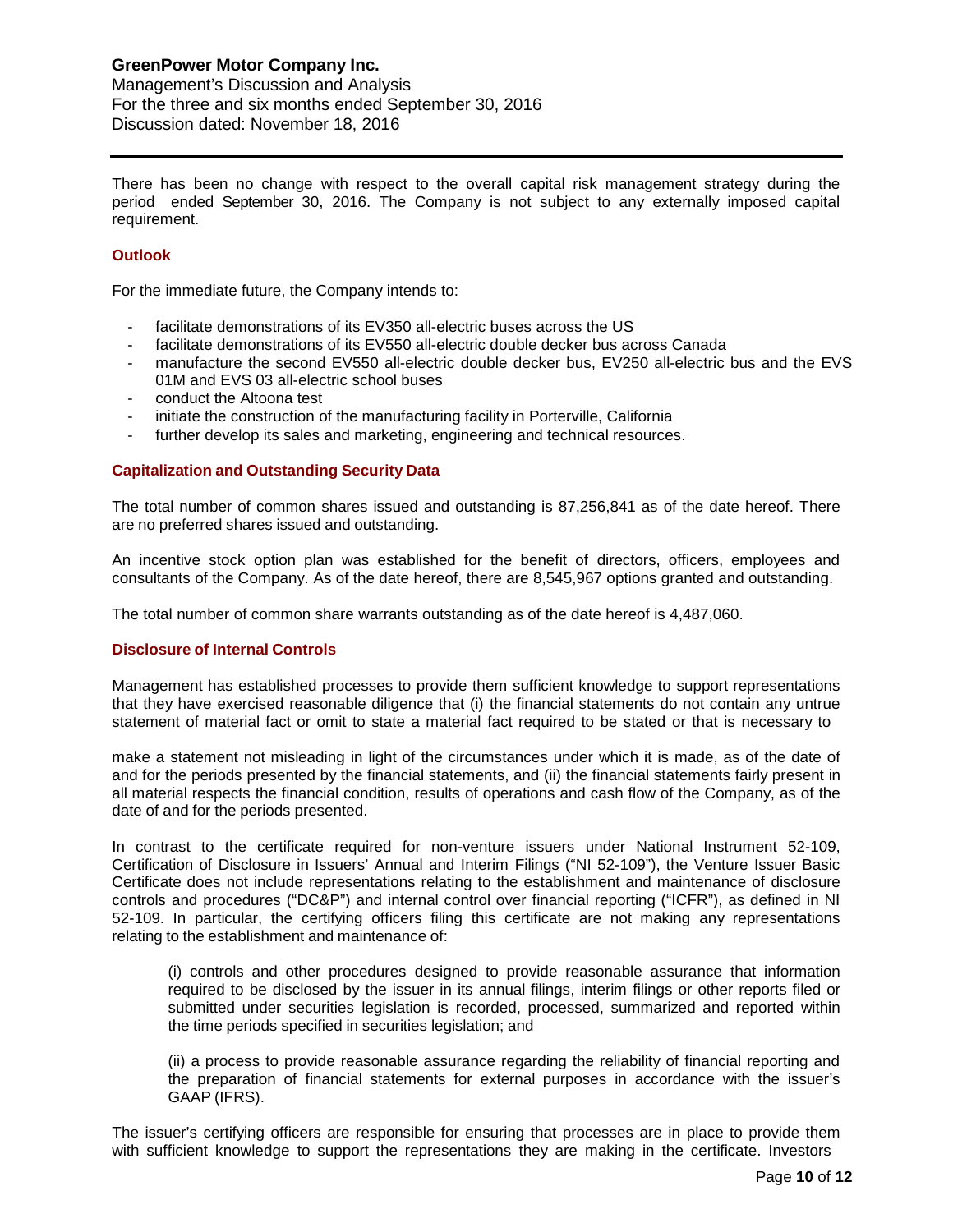should be aware that inherent limitations on the ability of certifying officers of a venture issuer to design and implement on a cost effective basis DC&P and ICFR as defined in NI 52-109 may result in additional risks to the quality, reliability, transparency and timeliness of interim and annual filings and other reports provided under securities legislation.

## **Risk Factors**

Investing in the common shares of the Company involves risk. Prospective investors should carefully consider the risks described below, together with all of the other information included in this MD&A before making an investment decision. If any of the following risks actually occurs, the business, financial condition or results of operations of the Company could be harmed. In such an event, the trading price of the common shares could decline and prospective investors may lose part or all of their investment.

#### No Operating History

The Company has neither a history of sales or earnings nor has it paid any dividends and may not produce earnings or pay dividends in the immediate or foreseeable future.

#### Reliance on Management

The Company is relying solely on the past business success of its directors and officers. The success of the Company is dependent upon the efforts and abilities of its directors, officers and employees. The loss of any of its directors, officers or employees could have a material adverse effect upon the business and prospects of the Company.

#### Operational Risk

The Company is exposed to many types of operational risks that affect all companies. Operational risk is the risk of loss resulting from inadequate or failed internal processes, people and/or systems. Operational risk is present in all of the Company's business activities, and incorporates exposure relating to fiduciary breaches, product liability claims, product recalls, regulatory compliance failures, legal disputes, business disruption, technology failures, business integration, damage to physical assets, employee safety, dependence on suppliers, foreign exchange fluctuations, insurance coverage and rising insurance costs.

Such risks also include the risk of misconduct, theft or fraud by employees or others, unauthorized transactions by employees, operational or human error or not having sufficient levels or quality of staffing resources to successfully achieve the Company's strategic or operational objectives.

As a result of the acquisition of land in Porterville described in the Investing Activities section, the Company is subject to the risks normally associated with the construction of a manufacturing facility, including, but not limited to, construction delays, natural disasters, labour disputes, cost overruns, insufficient financing and requirements for governmental permits or approvals.

The occurrence of an event caused by an operational risk that is material could have a material adverse effect on the Company's business, financial condition, liquidity and operating results.

#### Competition in the industry

The Company competes against a number of existing manufacturers of all-electric buses, traditional diesel buses and other buses with various models based on size, purpose or performance features. The Company competes in the non-diesel or alternative fuel segment of this market. There are existing competitors in the various market segments with the potential for future competitors.